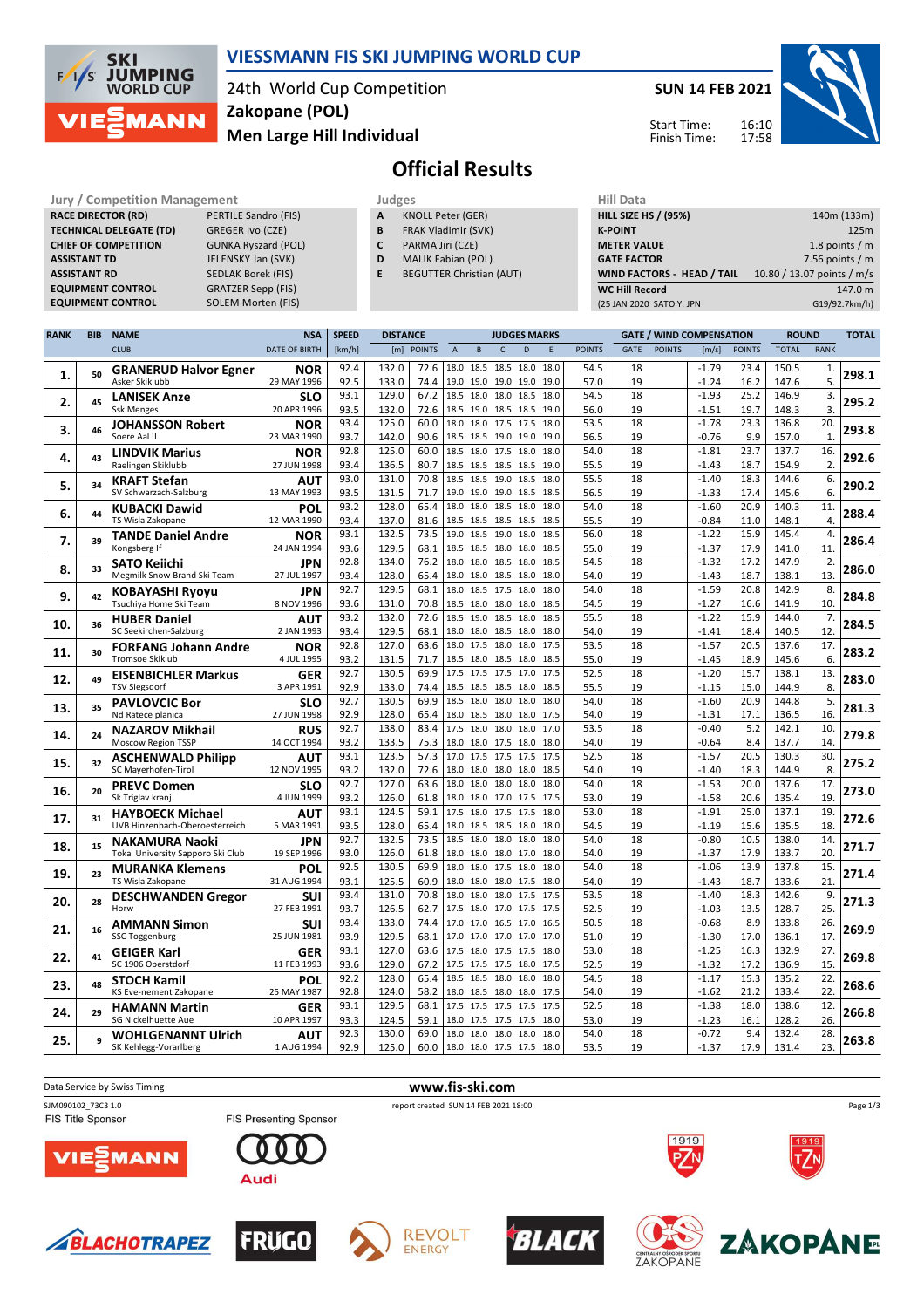

#### **VIESSMANN FIS SKI JUMPING WORLD CUP**

24th World Cup Competition **Men Large Hill Individual Zakopane (POL)**

**SUN 14 FEB 2021**

Start Time: Finish Time:



**Official Results**

| <b>RANK</b> | <b>BIB</b> | <b>NAME</b>                    | <b>NSA</b>           | <b>SPEED</b> | <b>DISTANCE</b> |            |      |                          |  |    | <b>JUDGES MARKS</b>        |               | <b>GATE / WIND COMPENSATION</b> |               |         |               | <b>ROUND</b> |             | <b>TOTAL</b> |
|-------------|------------|--------------------------------|----------------------|--------------|-----------------|------------|------|--------------------------|--|----|----------------------------|---------------|---------------------------------|---------------|---------|---------------|--------------|-------------|--------------|
|             |            | <b>CLUB</b>                    | <b>DATE OF BIRTH</b> | [km/h]       |                 | [m] POINTS |      |                          |  | D. |                            | <b>POINTS</b> | <b>GATE</b>                     | <b>POINTS</b> | [m/s]   | <b>POINTS</b> | TOTAL        | <b>RANK</b> |              |
| 26.         |            | <b>KORNILOV Denis</b>          | <b>RUS</b>           | 93.3         | 126.5           | 62.7       |      | 17.5 17.0 17.5 18.0      |  |    | 18.0                       | 53.0          | 18                              |               | $-1.55$ | 20.3          | 136.0        | 21.         | 262.8        |
|             |            | Sdushor CSP N. Novgorod Dinamo | 17 AUG 1986          | 93.5         | 123.5           | 57.3       |      |                          |  |    | 17.5 17.5 17.0 17.5 17.0   | 52.0          | 19                              |               | $-1.34$ | 17.5          | 126.8        | 27.         |              |
| 27.         |            | <b>BOYD-CLOWES Mackenzie</b>   | <b>CAN</b>           | 93.1         | 126.0           | 61.8       |      |                          |  |    | 17.5 17.5 18.0 17.5 17.5   | 52.5          | 18                              |               | $-1.35$ | 17.6          | 131.9        | 29.         | 261.4        |
|             |            | Altius Nordic Ski Club         | 13 JUL 1991          | 93.7         | 125.0           | 60.0       |      | 17.0 17.5 17.5 17.5 17.5 |  |    |                            | 52.5          | 19                              |               | $-1.30$ | 17.0          | 129.5        | 24.         |              |
| 28.         |            | <b>LACKNER Thomas</b>          | <b>AUT</b>           | 92.8         | 127.5           | 64.5       |      | 18.0 17.5 18.0 18.0      |  |    | 18.0                       | 54.0          | 18                              |               | $-1.28$ | 16.7          | 135.2        | 22.         | 256.4        |
|             |            | HSV Absam-Bergisel-Tirol       | 9 APR 1993           | 93.3         | 119.0           | 49.2       |      |                          |  |    | 17.0 17.0 17.0 17.5 17.0   | 51.0          | 19                              |               | $-1.61$ | 21.0          | 121.2        | 28.         |              |
| 29.         |            | <b>KLIMOV Evgeniy</b>          | <b>RUS</b>           | 92.4         | 129.0           | 67.2       |      |                          |  |    | $17.5$ 18.0 17.5 17.5 17.5 | 52.5          | 18                              |               | $-1.15$ | 15.0          | 134.7        | 24.         | 255.9        |
|             |            | GBU TSTOVS Mos obl Start Perm  | 3 FEB 1994           | 93.1         | 118.0           | 47.4       |      | 17.5 17.5 17.0 17.5      |  |    | 17.5                       | 52.5          | 19                              |               | $-1.63$ | 21.3          | 121.2        | 28.         |              |
| 30.         |            | <b>PASCHKE Pius</b>            | <b>GER</b>           | 92.8         | 126.0           | 61.8       | 18.0 | 18.0 18.0 18.0           |  |    | 18.0                       | 54.0          | 18                              |               | $-1.39$ | 18.2          | 134.0        | 25.         | 253.3        |
|             |            | WSV Kiefersfelden              | 20 MAY 1990          | 93.2         | 119.5           | 50.1       |      |                          |  |    | 17.0 17.5 17.0 17.5 17.5   | 52.0          | 19                              |               | $-1.32$ | 17.2          | 119.3        | 30.         |              |

|     |              |                                                           |                           |      |       |      | not qualified for 2nd round   |  |      |    |         |      |       |     |       |
|-----|--------------|-----------------------------------------------------------|---------------------------|------|-------|------|-------------------------------|--|------|----|---------|------|-------|-----|-------|
| 31. | 25           | <b>FREUND Severin</b><br>WSV DJK Rastbuechl               | <b>GER</b><br>11 MAY 1988 | 93.5 | 128.0 |      | 65.4 17.5 18.0 17.0 17.5 17.5 |  | 52.5 | 18 | $-0.93$ | 12.2 | 130.1 | 31. | 130.1 |
| 32. | 40           | <b>SATO Yukiva</b><br>Megmilk Snow Brand Ski Team         | <b>JPN</b><br>19 JUN 1995 | 92.6 | 125.0 | 60.0 | 17.5 18.0 17.0 17.5 17.5      |  | 52.5 | 18 | $-1.34$ | 17.5 | 130.0 | 32. | 130.0 |
| 33. | 47           | <b>ZYLA Piotr</b><br>WSS Wisla                            | POL<br>16 JAN 1987        | 92.8 | 120.0 | 51.0 | 17.5 17.5 17.0 17.5 17.5      |  | 52.5 | 18 | $-1.97$ | 25.7 | 129.2 | 33. | 129.2 |
| 34. | 12           | <b>BARTOL Tilen</b><br>SSK Sam Ihan                       | <b>SLO</b><br>17 APR 1997 | 92.6 | 124.5 | 59.1 | 18.0 17.5 17.5 17.5 17.5      |  | 52.5 | 18 | $-1.28$ | 16.7 | 128.3 | 34. | 128.3 |
| 35. | 27           | <b>WOLNY Jakub</b><br>LKS Klimczok Bystra                 | POL<br>15 MAY 1995        | 92.1 | 122.5 | 55.5 | 17.5 18.0 18.0 17.5 17.5      |  | 53.0 | 18 | $-1.34$ | 17.5 | 126.0 | 35. | 126.0 |
| 35. | 13           | <b>ZAJC Timi</b><br>SSK Ljubno BTC                        | <b>SLO</b><br>26 APR 2000 | 92.2 | 125.0 | 60.0 | 17.0 17.5 17.0 16.5 17.5      |  | 51.5 | 18 | $-1.11$ | 14.5 | 126.0 | 35. | 126.0 |
| 37. | 14           | <b>WASEK Pawel</b><br>WSS Wisla                           | POL<br>2 JUN 1999         | 92.5 | 124.0 | 58.2 | 17.5 18.0 18.0 18.0 17.5      |  | 53.5 | 18 | $-0.98$ | 12.8 | 124.5 | 37. | 124.5 |
| 38. | 21           | <b>SCHMID Constantin</b><br>Wsv Oberaudorf                | <b>GER</b><br>27 NOV 1999 | 92.8 | 122.0 | 54.6 | 17.5 17.5 17.5 17.5 17.5      |  | 52.5 | 18 | $-1.32$ | 17.2 | 124.3 | 38. | 124.3 |
| 39. | 26           | <b>JELAR Ziga</b><br>Sk Triglav kranj                     | <b>SLO</b><br>22 OCT 1997 | 92.5 | 123.0 | 56.4 | 17.5 18.0 17.5 17.5 17.5      |  | 52.5 | 18 | $-1.00$ | 13.1 | 122.0 | 39. | 122.0 |
| 40. |              | <b>KALINICHENKO Vitaliv</b><br>ShVSM of Ivano-Frankivsk   | <b>UKR</b><br>9 AUG 1993  | 92.7 | 123.5 | 57.3 | 16.0 17.0 15.5 17.0 17.0      |  | 50.0 | 18 | $-1.12$ | 14.6 | 121.9 | 40. | 121.9 |
| 41. |              | <b>DEAN Decker</b><br>Steamboat Springs winter sports clu | <b>USA</b><br>8 AUG 2000  | 92.2 | 113.0 | 38.4 | 16.5 17.0 17.0 16.5 16.5      |  | 50.0 | 18 | $-1.62$ | 21.2 | 109.6 | 41. | 109.6 |
| 42. |              | <b>INSAM Alex</b><br>G.S. FIAMME ORO MOENA                | <b>ITA</b><br>19 DEC 1997 | 91.7 | 110.5 | 33.9 | 16.5 17.0 16.5 16.5 16.5      |  | 49.5 | 18 | $-1.87$ | 24.4 | 107.8 | 42. | 107.8 |
| 43. |              | <b>MALTSEV Kevin</b><br>Elva Skiclub                      | <b>EST</b><br>4 JUL 2000  | 91.7 | 115.0 | 42.0 | 16.0 16.5 17.0 16.5 15.5      |  | 49.0 | 18 | $-1.23$ | 16.1 | 107.1 | 43. | 107.1 |
| 44. | 10           | <b>ZOGRAFSKI Vladimir</b><br><b>NSA</b>                   | <b>BUL</b><br>14 JUL 1993 | 91.8 | 109.0 | 31.2 | 16.0 16.5 16.5 16.5 16.0      |  | 49.0 | 18 | $-1.20$ | 15.7 | 95.9  | 44. | 95.9  |
| 45. | $\mathbf{z}$ | <b>MUMINOV Sabirzhan</b><br>Almaty                        | <b>KAZ</b><br>16 APR 1994 | 92.2 | 102.0 | 18.6 | 16.0 16.5 15.5 15.0 15.0      |  | 46.5 | 18 | $-1.87$ | 24.4 | 89.5  | 45. | 89.5  |
| 46. |              | <b>MARUSIAK Yevhen</b><br>ShVSM of Ivano-Frankivsk        | <b>UKR</b><br>16 MAR 2000 | 91.9 | 101.5 | 17.7 | 15.5 16.0 15.0 14.5 15.5      |  | 46.0 | 18 | $-1.88$ | 24.6 | 88.3  | 46. | 88.3  |
| 47. |              | <b>TKACHENKO Sergey</b><br>Ski Club VKO                   | <b>KAZ</b><br>8 JUN 1999  | 91.5 | 98.0  | 11.4 | 14.0 15.0 15.0 13.5 14.5      |  | 43.5 | 18 | $-0.77$ | 10.1 | 65.0  | 47. | 65.0  |

#### **Disqualified**

**38 STEKALA Andrzej POL SCE 1.2.1.1** 

#### **Did Not Start**

17 HOERL Jan AUT 11 MARKENG Thomas Aasen NOR

SCE 1.2.1.1 : SKI LENGTH